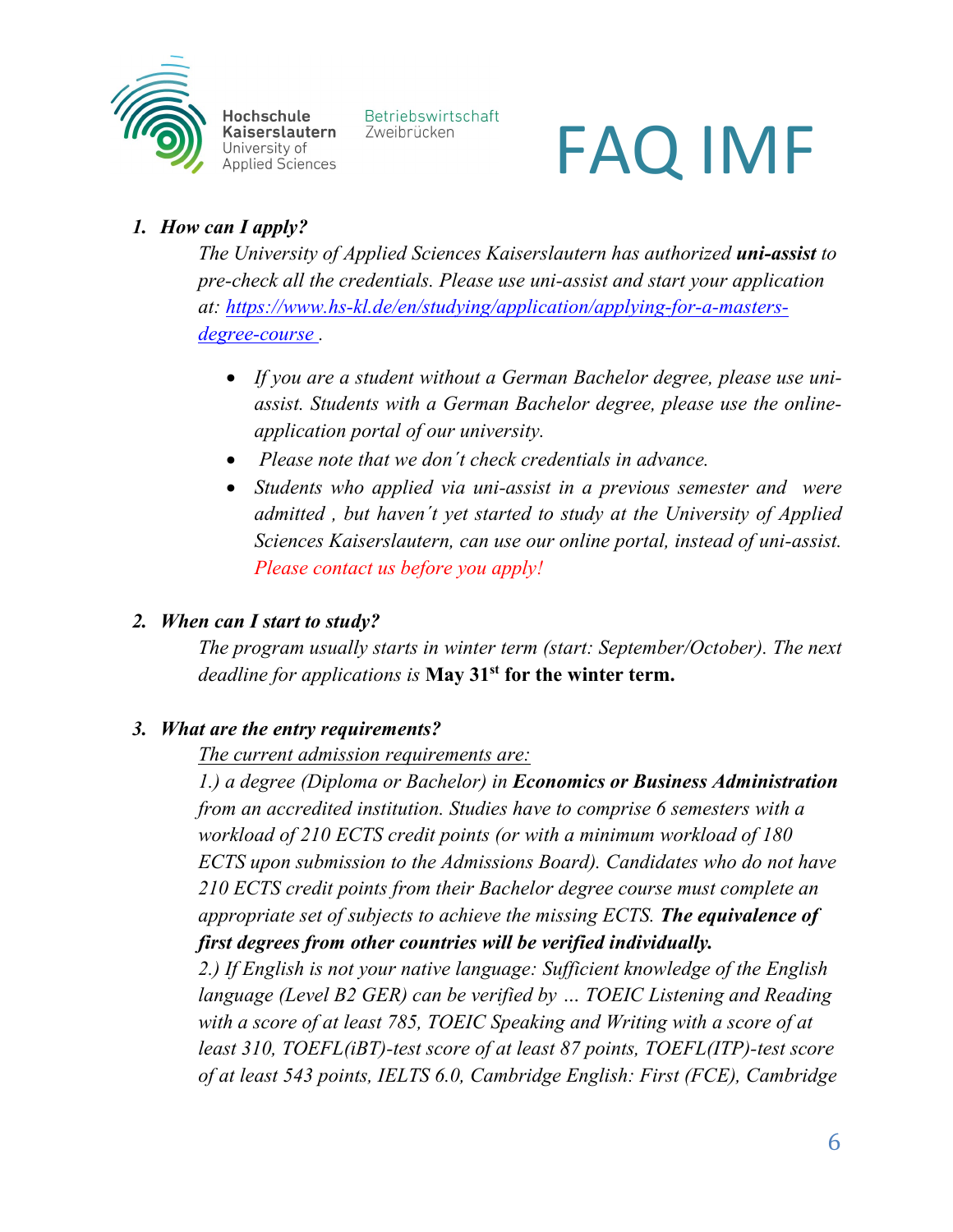

Hochschule Kaiserslautern University of **Applied Sciences**  Betriebswirtschaft Zweibrücken



*English: Business Vantage (BEC Vantage), LCCI EfB Level 2 (Distinction), LCCI EfB Level 3 (Pass) or equivalent. If English was your language of instruction, please submit a confirmation of such from your previous university. 3.) approval by the Admissions Board normally based on an interview.*

### *4. When does the window for application start?*

*You can send your application as soon as the application portal has been opened. This usually happens 4 weeks before the application deadline ends*.

### *5. Do I need to have my IELTS certificate sent directly from the test center to you? Do I need to add a motivation letter, too? What documents are required for this? Required documents:*

- *Passport photo with family name / surname and first / given name on the back*
- *Curriculum vitae / Resumé*
- *Motivation letter*
- *Module choice*
- *Certified photocopies of:*
	- *School leaving certificate with a German or English translation by an officially recognised translator*
	- *Bachelor degree(s) or equivalent diploma(s) from a national/international higher education institution with a German or English translation by an officially recognised translator including final transcript(s) or documentation of equivalent marks/grades*
	- *Proof of English proficiency*
	- *APS Certificate (only for Chinese, Mongolian and Vietnamese applicants)*

## *6. What's the language of instruction? Are the courses in English or German?*

*In the Master´s program "International Management and Finance" the courses are held in English.*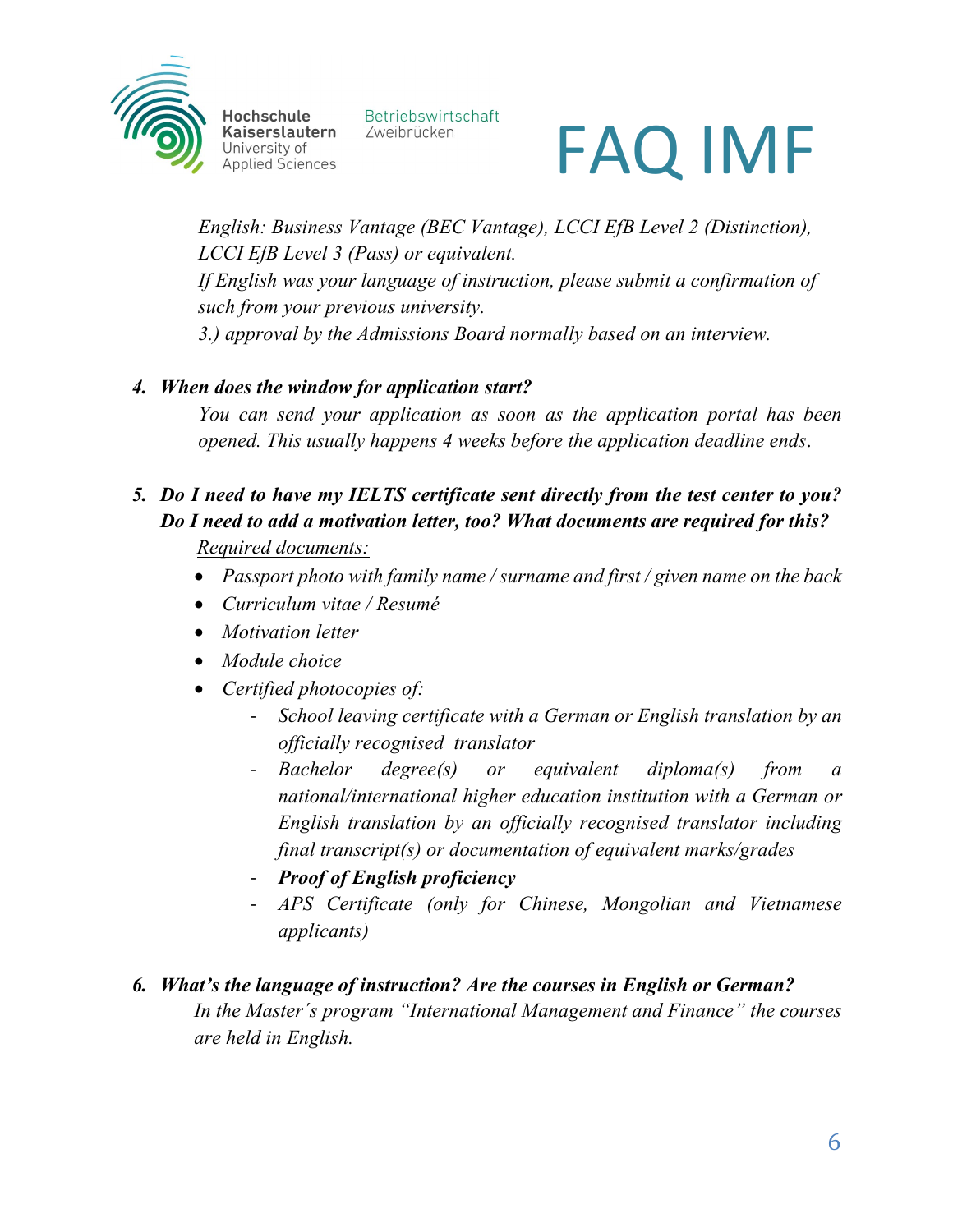

Hochschule Kaiserslautern Jniversity of **Applied Sciences**  Betriebswirtschaft Zweibrücken

# FAQ IMF

### *7. Do I have to do a language proficiency test?*

*For applicants who are not native speakers of English:* 

*Sufficient knowledge of the English language (Level B2 GER) can be verified by TOEIC Listening and Reading with a score of at least 785, TOEIC Speaking and Writing with a score of at least 310, TOEFL(iBT)-test score of at least 87 points, TOEFL(ITP)-test score of at least 543 points, IELTS 6.0, Cambridge English: First (FCE), Cambridge English: Business Vantage (BEC Vantage), LCCI EfB Level 2 (Distinction), LCCI EfB Level 3 (Pass) or equivalent.*

*If all the courses of your Bachelor course of study were in English, you can submit a diploma supplement or an equivalent document from your university and you don't have to do an English test.* 

### *8. How long are the English certificates valid?*

*The results of English certificates like TOEIC, TOEFL and IELTS are generally valid for around 2 years.* 

*9. I obtained my second degree while I was studying in an EU-country. The course was taught entirely in English. We did our Bachelor thesis in English as well. Is this sufficient proof of English proficiency, or is it not enough?*

*If all the courses of your Bachelor course of study were in English, you can submit a diploma supplement or an equivalent document from your university and you don't have to do an English test.*

#### *10. Do I need a GMAT or GER to apply? No.*

### *11. Do I need to have a German language certificate?*

*You don´t need a German language certificate. Your studies in Zweibrücken include a German language and culture course.*

### *12. Is the semester abroad compulsory for the double degree?*

*Please note that a period abroad at our partner university in Argentina for one semester is compulsory for the double degree. For the semester abroad you don't have to pay an additional fee, but you do have to finance your travel and*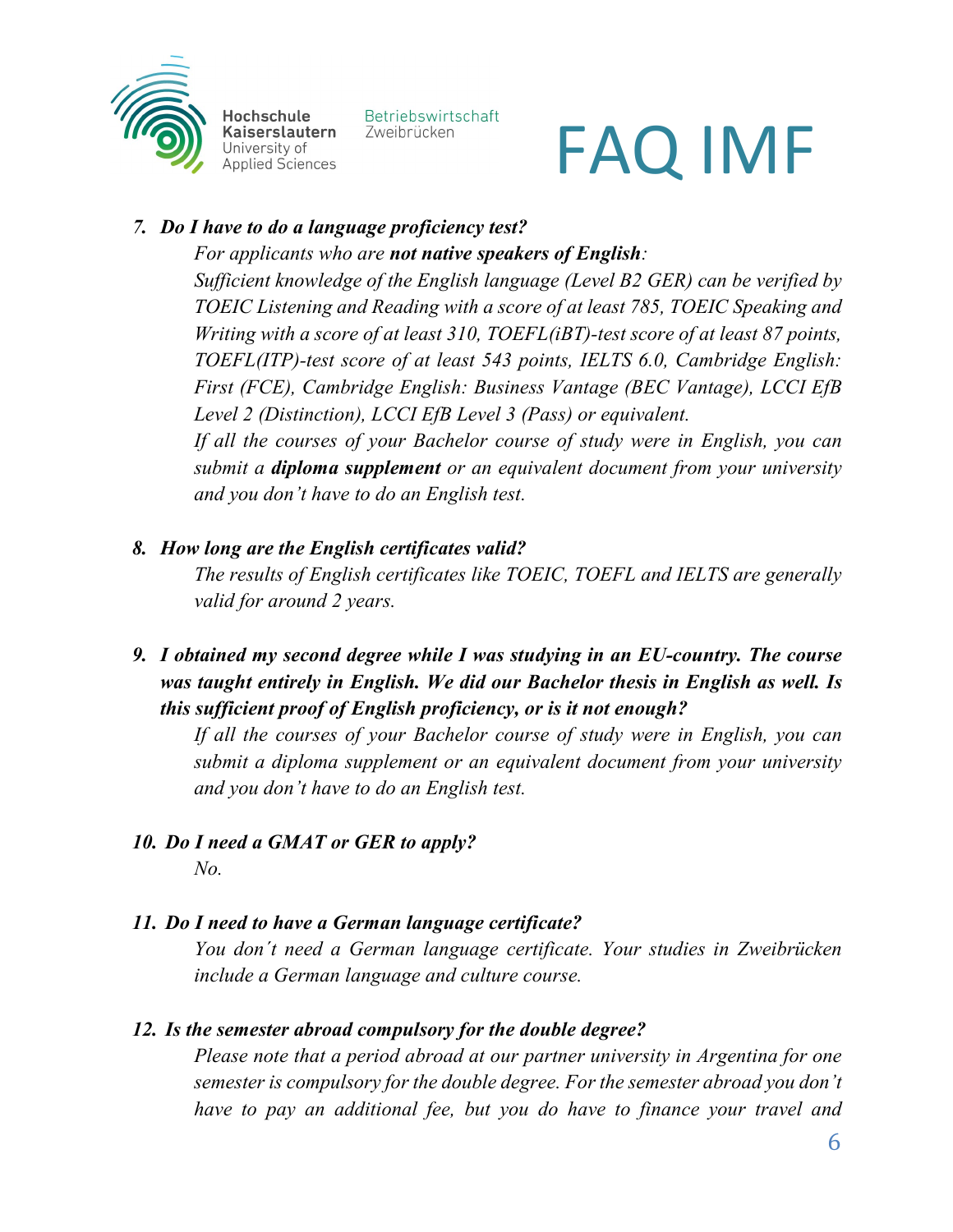

Hochschule Kaiserslautern Jniversity of **Applied Sciences**  Betriebswirtschaft Zweibrücken

# FAQ IMF

*accommodation expenses. Please check if there are any restrictions in your country concerning a study visa for Argentina.*

### *13. When will the semester abroad start? How is it organised?*

*The semester in Argentina at the Universidad Nacional del Litoral (UNL) starts in the second semester of the Master's program. It lasts 6 months and starts in March. The semester abroad includes an internship of at least 6 weeks, which is organised by the university. The university will also arrange for accommodation / an apartment. Personal matters like visa, insurance and arrival and departure arrangements are to be organised by the student.*

### *14. What are the requirements for the semester abroad in Argentina?*

*The students must participate in a Spanish language course, which is organised by the university, before they travel to Argentina.*

### *15. What about the contact letter for the DAAD scholarship?*

*If you want to apply for a DAAD scholarship, you have to prove that you have already contacted us. Write us an email saying that you are interested in one of our study programs and when you want to apply. Then we will reply to you. You just have to attach the email correspondence to your DAAD application.* 

### *16. Where can I get help to find an apartment in Zweibrücken?*

*There are no apartments offered by the University. You will have to apply for a room in the student residences via the following website [http://www.studierendenwerk](about:blank)[kaiserslautern.de/kaiserslautern/.](about:blank)* 

*If there is no room available, you will have to rent a private apartment. [\(http://www.studierendenwerk-kaiserslautern.de/zweibruecken-en-US/housing/\)](about:blank)*

### *17. How much is the tuition fee?*

*There is no tuition fee, but you will have to pay for your enrolment every semester and for your student card once. At the moment the enrolment fee is about 103.00*  $\epsilon$  *and the student card is about 8.00*  $\epsilon$ . *(If you have already about 103.00*  $\epsilon$ *completed a Master's degree in Germany, the subsequent Master study fee is*   $650.00 \text{ } \epsilon$  *per semester*). These costs are also mandatory for non-EU students.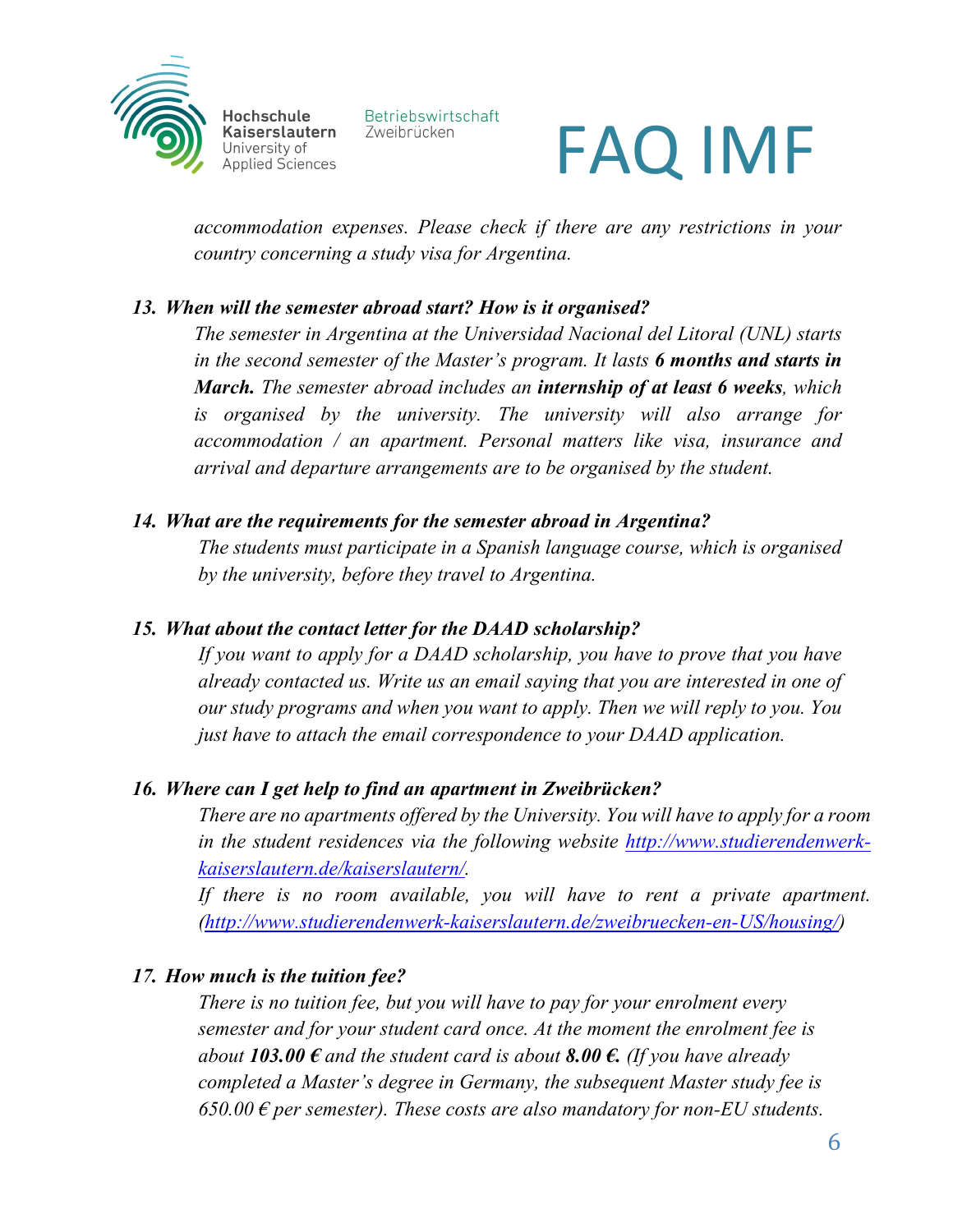

Hochschule Kaiserslautern Jniversity of **Applied Sciences** 

Betriebswirtschaft Zweibrücken

# FAQ IMF

### *18. Is it possible to receive financial aid as an international student?*

*International students can also apply for the following scholarships:*

- *<https://www.hs-kl.de/international/international-office/aktuelles>*
- *[https://www.hs-kl.de/hochschule/referate/wirtschaft-und](about:blank)[transfer/deutschlandstipendium/deutschlandstipendium-studierende/](about:blank)*

*19. Is it possible to apply for this program if I have two Bachelor degrees (both in the field of tourism (tourism + hospitality management))?*

*The academic requirements for admission to this course are proof of a degree in an economics, business, management, or finance degree program or equivalent. Whether or not your degree is equivalent will be decided by the Admissions Board.*

*20. Besides the Bachelor's degree I also have a Master's degree in Economics. So can I apply for another Master's program?* 

*Yes, you can apply for a Master´s program at the University of Zweibrücken. If your first Master's degree was completed in Germany, then the tuition fees are*   $650,00 \text{ } \in$  per semester.

*21. Do you offer any language courses like the IELTS preparation course? No.*

### *22. Can I enroll through the online-portal or do I have to contact uni-assist?*

*Applicants with a first degree from outside Germany have to send their application with all the necessary documents to uni-assist (Arbeits- und Servicestelle für Internationale Studienbewerber). The steps of the application process are clearly explained on the uni-assist website (www.uni-assist.de). During the online application process at uni-assist you will receive all the relevant information about admission requirements and the documents required. The online application process will open at the beginning of May.*